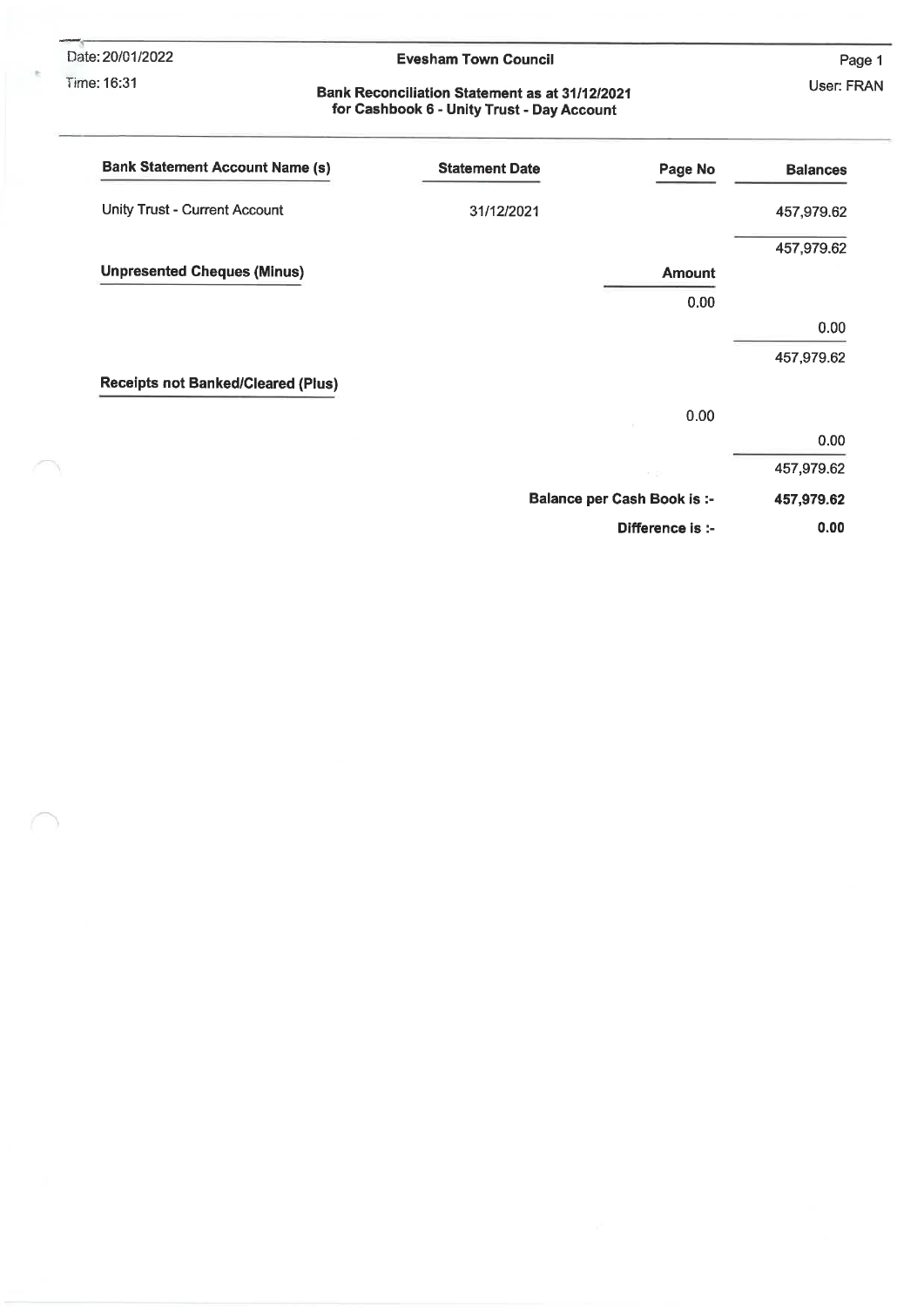Date: 19/01/2022 Time: 10:42

 $\boldsymbol{\lambda}$ 

#### **Evesham Town Council**

Page 1 User: FRAN

#### Bank Reconciliation Statement as at 31/12/2021 for Cashbook 1 - Co-op Bank - Day Account

| <b>Bank Statement Account Name (s)</b>    | <b>Statement Date</b> | Page No                            | <b>Balances</b> |
|-------------------------------------------|-----------------------|------------------------------------|-----------------|
| Co-op Bank - Day Account                  | 31/12/2021            |                                    | 2,081.51        |
|                                           |                       |                                    | 2,081.51        |
| <b>Unpresented Cheques (Minus)</b>        |                       | <b>Amount</b>                      |                 |
|                                           |                       | 0.00                               |                 |
|                                           |                       |                                    | 0.00            |
|                                           |                       |                                    | 2,081.51        |
| <b>Receipts not Banked/Cleared (Plus)</b> |                       |                                    |                 |
|                                           |                       | 0.00                               |                 |
|                                           |                       |                                    | 0.00            |
|                                           |                       |                                    | 2,081.51        |
|                                           |                       | <b>Balance per Cash Book is :-</b> | 2,081.51        |
|                                           |                       | Difference is :-                   | 0.00            |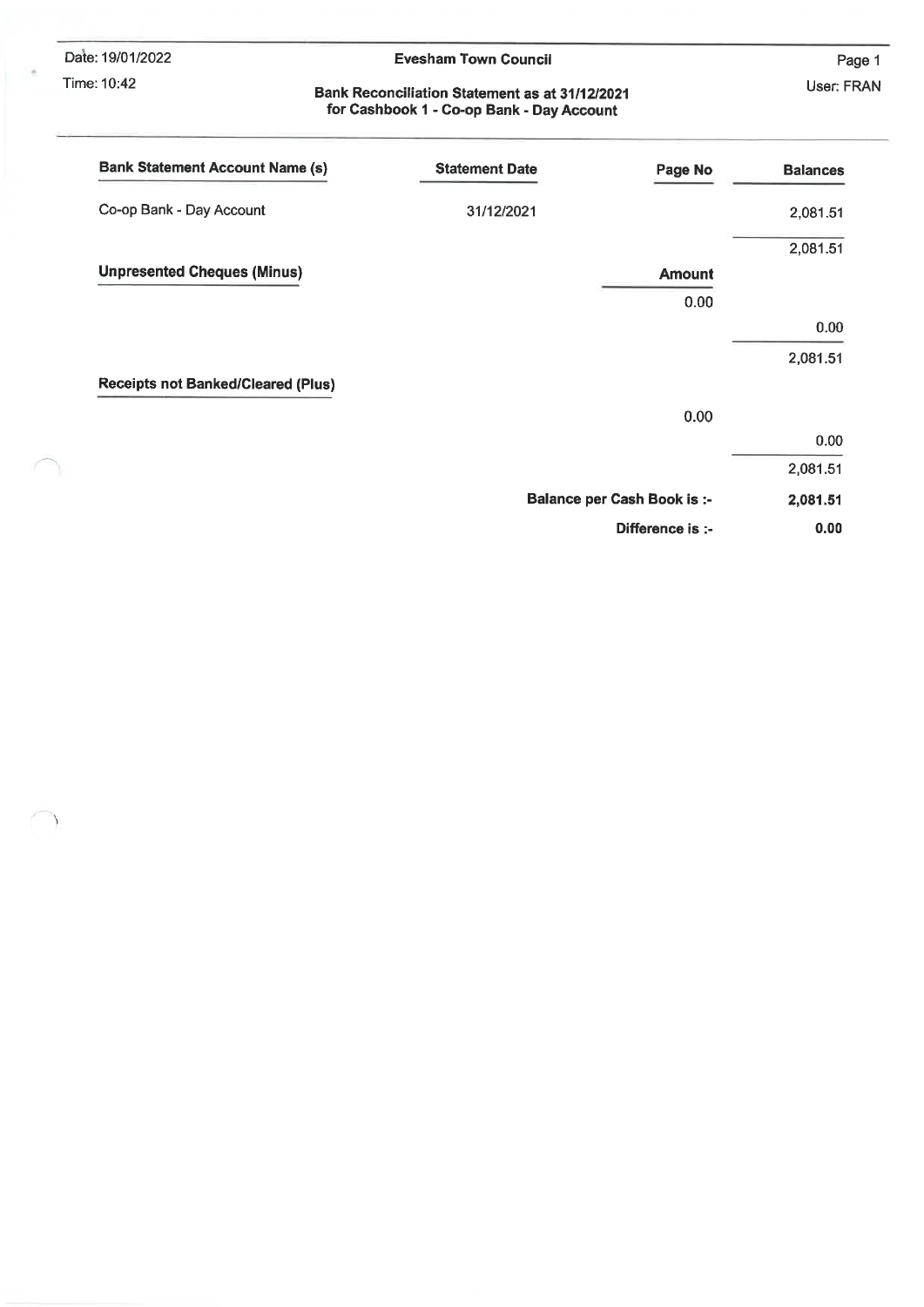#### **Evesham Town Council**

Time: 10:00

#### Cashbook 1

**Page: 1**

**User: FRAN**

**Co-op Bank - Day Account**

| <b>Receipts for Month 9</b>                  |           |           | <b>Nominal Ledger Analysis</b> |       |            |           |                               |  |  |
|----------------------------------------------|-----------|-----------|--------------------------------|-------|------------|-----------|-------------------------------|--|--|
| Receipt Ref Name of Payer<br>£ Amnt Received |           |           | £ Debtors                      | £ VAT | A/c Centre |           | £ Amount Transaction Detail   |  |  |
| <b>Balance Brought Fwd:</b>                  |           | 51,278.03 |                                |       |            | 51,278.03 |                               |  |  |
| Banked: 03/12/2021<br>Frascona               | 33.00     |           |                                |       |            |           |                               |  |  |
| Frascona Simply Stone                        |           | 33.00     |                                | 1400  | 440        |           | 33.00 Memorial                |  |  |
| Lodge Rent Banked: 03/12/2021                | 718.68    |           |                                |       |            |           |                               |  |  |
| Lodge Rent Sheldon Bosley Knight             |           | 718.68    |                                | 1405  | 440        |           | 718.68 Lodge Rent             |  |  |
| XMas Party Banked: 06/12/2021                | 70.00     |           |                                |       |            |           |                               |  |  |
| <b>XMas Party Sue Amor</b>                   |           | 70.00     |                                | 1106  | 200        |           | 70.00 Christmas Party Tickets |  |  |
| <b>Total Receipts for Month</b>              | 821.68    |           | 0.00                           | 0.00  |            | 821.68    |                               |  |  |
| <b>Cashbook Totals</b>                       | 52,099.71 |           | 0.00                           | 0.00  |            | 52,099.71 |                               |  |  |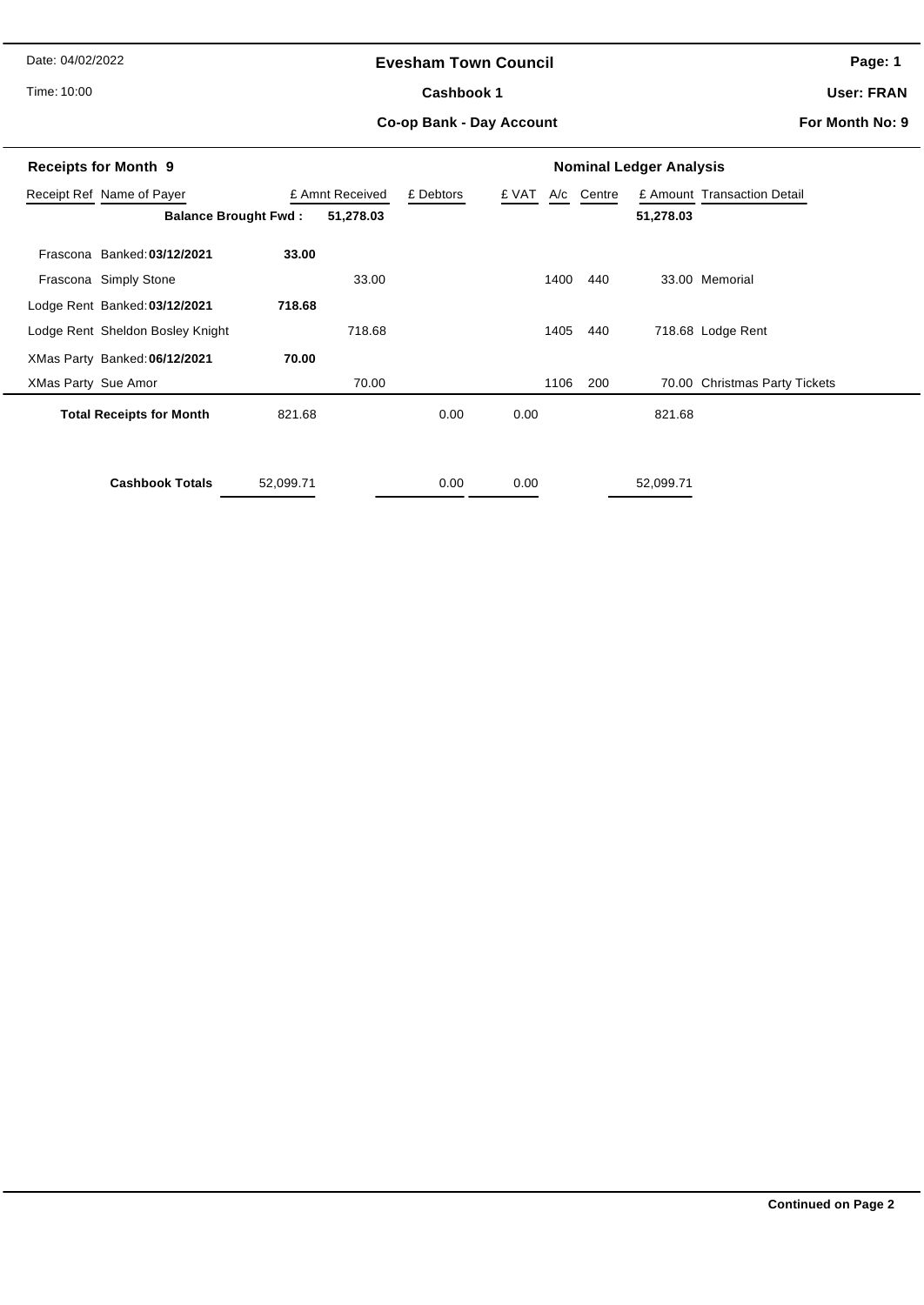#### **Evesham Town Council**

Time: 10:00

#### Cashbook 1

**Page: 2**

**User: FRAN**

#### **Co-op Bank - Day Account**

|                                 | <b>Payments for Month 9</b> |                        |           |             |                     |      | <b>Nominal Ledger Analysis</b> |           |                             |
|---------------------------------|-----------------------------|------------------------|-----------|-------------|---------------------|------|--------------------------------|-----------|-----------------------------|
| Date                            | Payee Name                  | Reference £ Total Amnt |           | £ Creditors | £ VAT<br>A/c Centre |      |                                |           | £ Amount Transaction Detail |
|                                 |                             |                        |           |             |                     |      |                                |           |                             |
| 01/12/2021                      | Unity Trust - Day Account   |                        | 25,000.00 |             |                     | 225  |                                |           | 25,000.00 Trf to Unity Bank |
| 03/12/2021                      | Co-operative Bank           | TRANSFER               | 4.20      |             |                     | 4100 | 110                            |           | 4.20 Commission             |
| 03/12/2021                      | Co-operative Bank           | <b>TRANSFER</b>        | 10.00     |             |                     | 4100 | 110                            |           | 10.00 Service Charge        |
| 06/12/2021                      | Unity Trust - Day Account   | 2                      | 25,000.00 |             |                     | 225  |                                |           | 25,000.00 Trf to Unity Bank |
| 06/12/2021                      | Co-operative Bank           | TRANSFER               | 1.00      |             |                     | 4100 | 110                            |           | 1.00 Frequent Statement Fee |
| 13/12/2021                      | Co-operative Bank           | TRANSFER               | 1.00      |             |                     | 4100 | 110                            |           | 1.00 Frequent Payment Fee   |
| 20/12/2021                      | Co-operative Bank           | TRANSFER               | 1.00      |             |                     | 4100 | 110                            |           | 1.00 Frequent Statement Fee |
| 29/12/2021                      | Co-operative Bank           | TRANSFER               | 1.00      |             |                     | 4100 | 110                            |           | 1.00 Frequent Payment Fee   |
| <b>Total Payments for Month</b> |                             | 50,018.20              | 0.00      | 0.00        |                     |      | 50,018.20                      |           |                             |
|                                 | <b>Balance Carried Fwd</b>  |                        | 2,081.51  |             |                     |      |                                |           |                             |
|                                 | <b>Cashbook Totals</b>      |                        | 52,099.71 | 0.00        | 0.00                |      |                                | 52,099.71 |                             |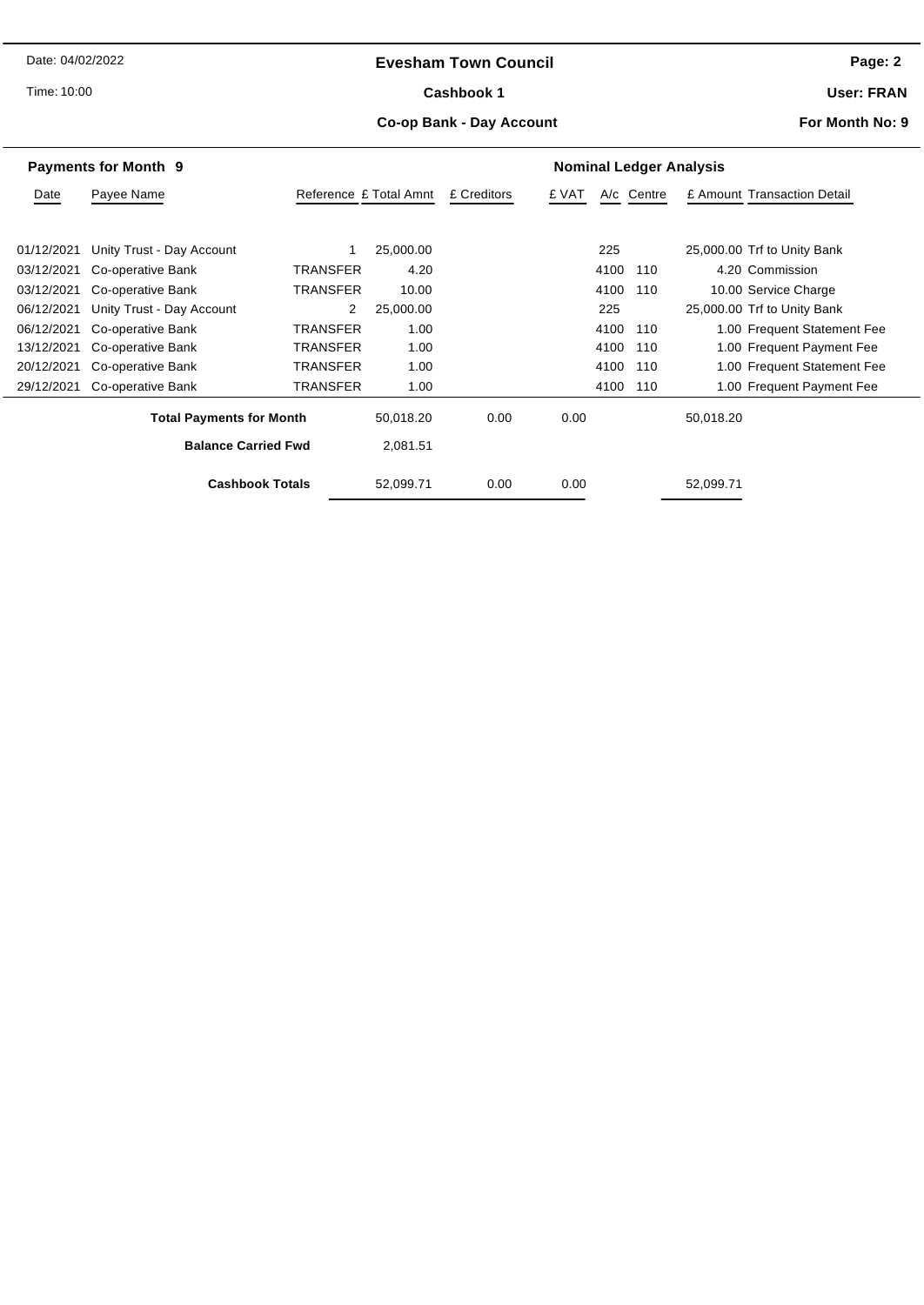### Evesham Town Council

Time: 10:01

# Cashbook 6

Unity Trust - Day Account

Page: 1 User: FRAN

|                  | Receipts for Month 9             | Nominal Ledger Analysis |                 |           |       |      |            |            |                              |
|------------------|----------------------------------|-------------------------|-----------------|-----------|-------|------|------------|------------|------------------------------|
|                  | Receipt Ref Name of Payer        |                         | £ Amnt Received | £ Debtors | e vat |      | A/c Centre |            | £ Amount Transaction Detail  |
|                  | Balance Brought Fwd:             |                         | 415,986.09      |           |       |      |            | 415,986.09 |                              |
|                  | Banked: 01/12/2021               | 25,000.00               |                 |           |       |      |            |            |                              |
|                  | 1 Co-op Bank - Day Account       |                         | 25,000.00       |           |       | 200  |            |            | 25,000.00 Trf to Unity Bank  |
|                  | Square Banked: 01/12/2021        | 102.15                  |                 |           |       |      |            |            |                              |
| Square Square    |                                  |                         | 102.15          |           |       | 525  |            |            | 102.15 Almonry Income        |
|                  | Banked: 02/12/2021               | 54.96                   |                 |           |       |      |            |            |                              |
|                  | Sales Recpts Page 97             |                         | 54.96           | 54.96     |       | 100  |            |            | Sales Recpts Page 97         |
|                  | Square1 Banked: 02/12/2021       | 9.33                    |                 |           |       |      |            |            |                              |
| Square1 Square   |                                  |                         | 9.33            |           |       | 525  |            |            | 9.33 Almonry Retail          |
|                  | SumUp1 Banked: 02/12/2021        | 95.36                   |                 |           |       |      |            |            |                              |
|                  | SumUp1 Sumup - Office            |                         | 95.36           |           |       | 525  |            |            | 95.36 CC Transaction Office  |
|                  | 1 Banked: 03/12/2021             | 800.00                  |                 |           |       |      |            |            |                              |
|                  | 1 Ironbridge Gorge Museum        |                         | 800.00          |           |       | 1091 | 500        |            | 800.00 Grant-Collection Care |
|                  | Square2 Banked: 03/12/2021       | 30.40                   |                 |           |       |      |            |            |                              |
| Square2 Square   |                                  |                         | 30.40           |           |       | 525  |            |            | 30.40 Almonry Retail         |
|                  | Banked: 06/12/2021               | 25,000.00               |                 |           |       |      |            |            |                              |
|                  | 2 Co-op Bank - Day Account       |                         | 25,000.00       |           |       | 200  |            |            | 25,000.00 Trf to Unity Bank  |
|                  | Town Hall Banked: 06/12/2021     | 55.00                   |                 |           |       |      |            |            |                              |
| Town Hall iDance |                                  |                         | 55.00           |           |       | 1200 | 250        |            | 55.00 Town Hall Booking      |
|                  | Town Hall Banked: 06/12/2021     | 55.00                   |                 |           |       |      |            |            |                              |
| Town Hall iDance |                                  |                         | 55.00           |           |       | 1200 | 250        |            | 55.00 Town Hall Hire         |
|                  | Town Hall Banked: 06/12/2021     | 55.00                   |                 |           |       |      |            |            |                              |
| Town Hall iDance |                                  |                         | 55.00           |           |       | 1200 | 250        |            | 55.00 Town hall Hire         |
| 1                | Banked: 06/12/2021               | 167.00                  |                 |           |       |      |            |            |                              |
|                  | Sales Recpts Page 98             |                         | 167.00          | 167.00    |       | 100  |            |            | Sales Recpts Page 98         |
|                  | Square3 Banked: 06/12/2021       | 78.22                   |                 |           |       |      |            |            |                              |
| Square3 Square   |                                  |                         | 78.22           |           |       | 525  |            |            | 78.22 Almonry Income         |
|                  | Square4 Banked: 06/12/2021       | 18.03                   |                 |           |       |      |            |            |                              |
| Square4 Square   |                                  |                         | 18.03           |           |       | 525  |            |            | 18.03 Almonry Income         |
|                  | Square5 Banked: 06/12/2021       | 126.60                  |                 |           |       |      |            |            |                              |
| Square5 Square   |                                  |                         | 126.60          |           |       | 525  |            |            | 126.60 Almonry Income        |
|                  | SumUp2 Banked: 08/12/2021        | 68.82                   |                 |           |       |      |            |            |                              |
|                  | SumUp2 Sumup - Office            |                         | 68.82           |           |       | 525  |            |            | 68.82 Office Income          |
|                  | SumUp3 Banked: 08/12/2021        | 29.49                   |                 |           |       |      |            |            |                              |
|                  | SumUp3 Sumup - Office            |                         | 29.49           |           |       | 525  |            |            | 29.49 Office Income          |
|                  | MemoryLane Banked: 09/12/2021    | 73.00                   |                 |           |       |      |            |            |                              |
|                  | MemoryLane Memory Lane Memorials |                         | 73.00           |           |       | 525  |            |            | 73.00 Memorials              |
|                  |                                  |                         |                 |           |       |      |            |            |                              |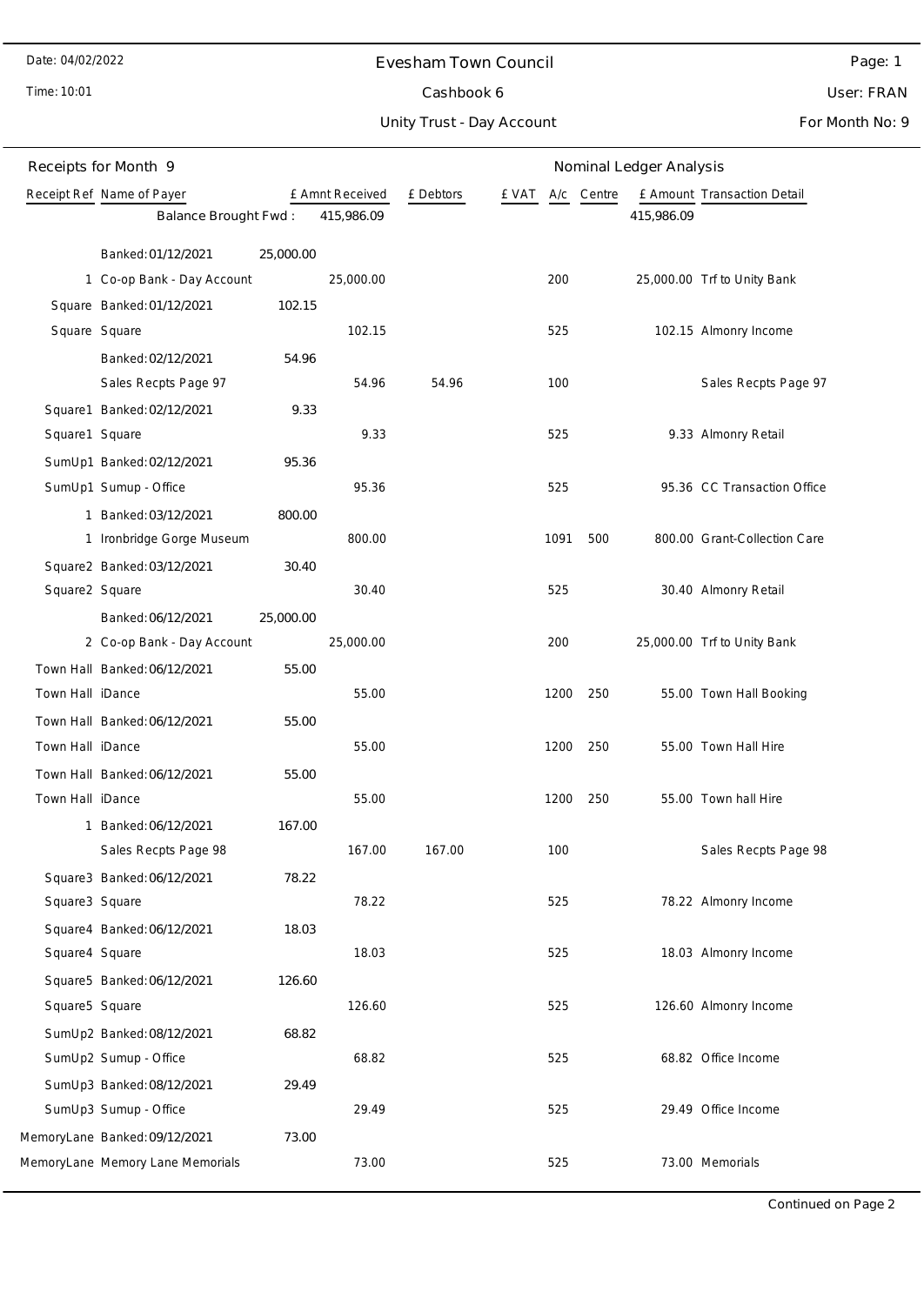#### Evesham Town Council

Time: 10:01

## Unity Trust - Day Account Cashbook 6

Page: 2 User: FRAN

|                 | Receipts for Month 9                     |             |                 |           |       |      |          | Nominal Ledger Analysis |                                 |
|-----------------|------------------------------------------|-------------|-----------------|-----------|-------|------|----------|-------------------------|---------------------------------|
|                 | Receipt Ref Name of Payer                |             | £ Amnt Received | £ Debtors | £ VAT | A/c  | Centre   |                         | £ Amount Transaction Detail     |
|                 |                                          |             |                 |           |       |      |          |                         |                                 |
|                 | Square6 Banked: 09/12/2021               | 9.82        |                 |           |       |      |          |                         |                                 |
| Square6 Square  |                                          |             | 9.82            |           |       | 525  |          |                         | 9.82 Almonry Income             |
|                 | MemoryLane Banked: 10/12/2021            | 292.00      |                 |           |       |      |          |                         |                                 |
|                 | MemoryLane Memory Lane Memorials         |             | 292.00          |           |       |      | 1400 440 |                         | 292.00 Memorial                 |
|                 | Square7 Banked: 10/12/2021               | 40.77       |                 |           |       |      |          |                         |                                 |
| Square7 Square  |                                          |             | 40.77           |           |       | 525  |          |                         | 40.77 Almonry Income            |
|                 | 2 Banked: 13/12/2021                     | 130.00      |                 |           |       |      |          |                         |                                 |
|                 | 2 Sue Amor - Mayors Raffle               |             | 130.00          |           |       | 4400 | 200      |                         | 130.00 Sue Amor - Mayors Raffle |
|                 | Square8 Banked: 13/12/2021               | 35.56       |                 |           |       |      |          |                         |                                 |
| Square8 Square  |                                          |             | 35.56           |           |       | 525  |          |                         | 35.56 Almonry Income            |
|                 | Square9 Banked: 13/12/2021               | 59.98       |                 |           |       |      |          |                         |                                 |
| Square9 Square  |                                          |             | 59.98           |           |       | 525  |          |                         | 59.98 Almonry Income            |
|                 | 3 Banked: 14/12/2021                     | 1,085.00    |                 |           |       |      |          |                         |                                 |
|                 | 3 National Manuscripts Conservat         |             | 1,085.00        |           |       | 1091 | 500      |                         | 1,085.00 Town Charter           |
|                 | Banked: 15/12/2021                       | 33, 183. 78 |                 |           |       |      |          |                         |                                 |
|                 | Wallace Hs Unity Trust - Reserve Account |             | 33,183.78       |           |       | 230  |          |                         | 33,183.78 Wallace Hse HR Cost   |
|                 | Square10 Banked: 15/12/2021              | 57.74       |                 |           |       |      |          |                         |                                 |
| Square10 Square |                                          |             | 57.74           |           |       | 525  |          |                         | 57.74 Almonry Income            |
|                 | 3 Banked: 16/12/2021                     | 28,030.47   |                 |           |       |      |          |                         |                                 |
|                 | 500014026 Wychavon District Council      |             | 28,030.47       |           |       | 4215 | 500      |                         | 28,030.47 Refund Almonry Rates  |
|                 | Square11 Banked: 16/12/2021              | 4.67        |                 |           |       |      |          |                         |                                 |
| Square11 Square |                                          |             | 4.67            |           |       | 525  |          |                         | 4.67 Almonry Income             |
|                 | Square12 Banked: 16/12/2021              | 26.67       |                 |           |       |      |          |                         |                                 |
| Square12 Square |                                          |             | 26.67           |           |       | 525  |          |                         | 26.67 Almonry Income            |
|                 | PAL Fit Banked: 20/12/2021               | 57.60       |                 |           |       |      |          |                         |                                 |
|                 | PAL Fit PAL Fitness                      |             | 57.60           |           |       | 1200 | 250      |                         | 57.60 Town Hall Hire            |
|                 | Square12 Banked: 20/12/2021              | 89.64       |                 |           |       |      |          |                         |                                 |
| Square12 Square |                                          |             | 89.64           |           |       | 525  |          |                         | 89.64 Almonry Income            |
|                 | iDance Banked: 22/12/2021                | 55.00       |                 |           |       |      |          |                         |                                 |
| iDance iDance   |                                          |             | 55.00           |           |       | 1200 | 250      |                         | 55.00 Town Hall Hire            |
|                 | iDance Banked: 22/12/2021                | 88.00       |                 |           |       |      |          |                         |                                 |
|                 | iDance iDance                            |             | 88.00           |           |       | 1200 | 250      |                         | 88.00 Town Hall hire            |
|                 | 4-Cash Banked: 23/12/2021                | 100.00      |                 |           |       |      |          |                         | 100.00 Bonfire Concession       |
|                 | 4-Cash Bonfire Concession no Inv         |             | 100.00          |           |       | 1105 | 310      |                         |                                 |
|                 | 4-Cash Banked: 23/12/2021                | 240.00      |                 |           |       |      |          |                         |                                 |
|                 | 4-Cash Jade Harding                      |             | 240.00          |           |       | 1200 | 250      |                         | 240.00 Hire of Town Hall        |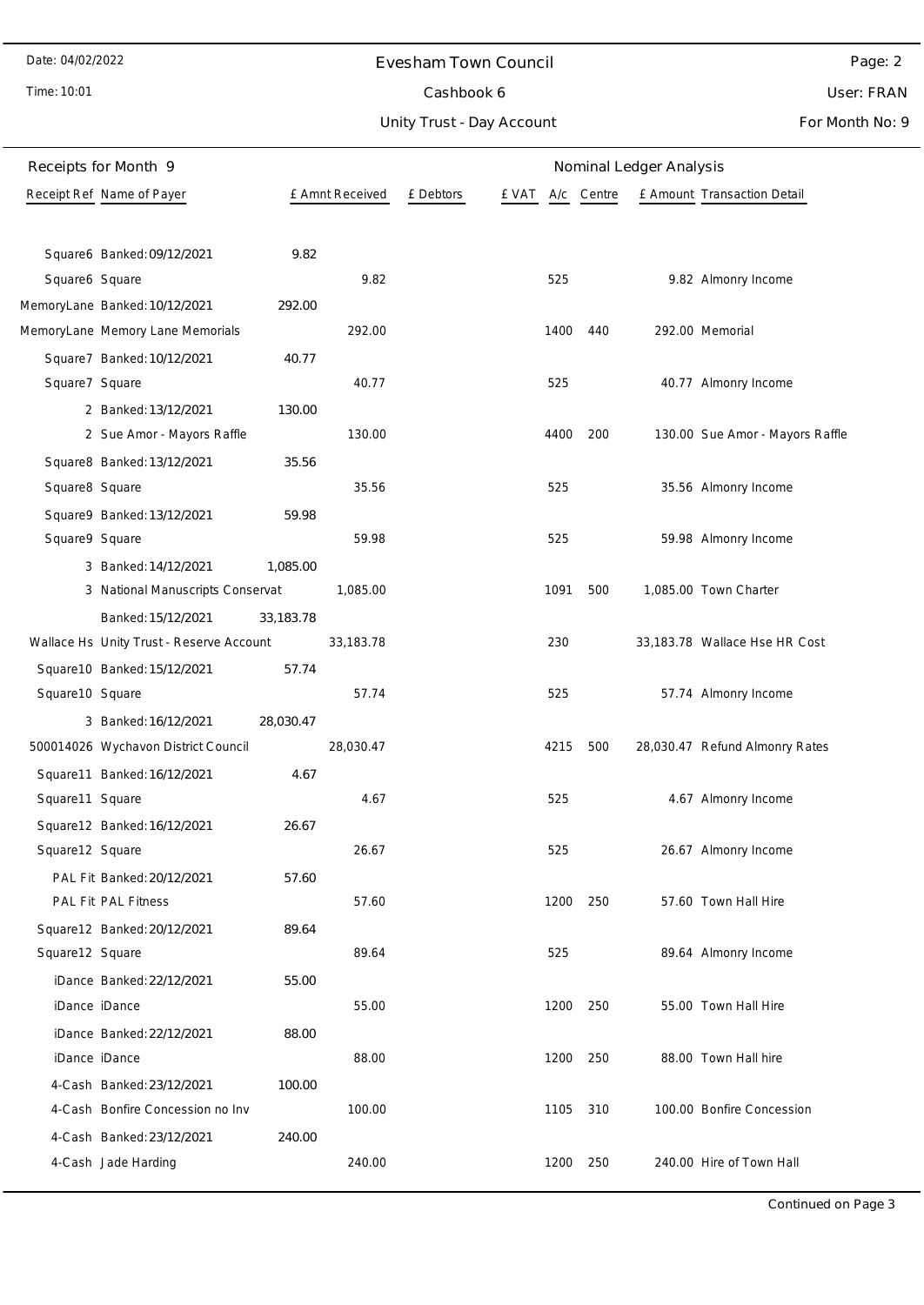#### Evesham Town Council

Time: 10:01

## Unity Trust - Day Account Cashbook 6

Page: 3 User: FRAN

| Receipts for Month 9            |            |                 |           |       |      |        | Nominal Ledger Analysis |                                |
|---------------------------------|------------|-----------------|-----------|-------|------|--------|-------------------------|--------------------------------|
| Receipt Ref Name of Payer       |            | £ Amnt Received | £ Debtors | £ VAT | A/c  | Centre |                         | £ Amount Transaction Detail    |
|                                 |            |                 |           |       |      |        |                         |                                |
| 4-Cash Banked: 23/12/2021       | 403.00     |                 |           |       |      |        |                         |                                |
| 4-Cash Anton Kolev              |            | 403.00          |           |       | 1200 | 250    |                         | 403.00 Hire of Town Hall       |
| 4-Cash Banked: 23/12/2021       | 46.89      |                 |           |       |      |        |                         |                                |
| 4-Cash Almonry Cash             |            | 46.89           |           |       | 1500 | 500    |                         | 46.89 Admission Fees           |
| 4-Cheque Banked: 23/12/2021     | 20.00      |                 |           |       |      |        |                         |                                |
| 4-Cheque Mrs James              |            | 20.00           |           |       | 1400 | 440    |                         | 20.00 Cemetery Wreath          |
| 4-Cash Banked: 23/12/2021       | 132.15     |                 |           |       |      |        |                         |                                |
| 4-Cash Almonry Cash             |            | 132.15          |           |       | 1500 | 500    |                         | 132.15 Admission Fees          |
| TH1 Banked: 23/12/2021          | $-403.00$  |                 |           |       |      |        |                         |                                |
| TH1 Anton Kolev                 |            | $-403.00$       |           |       | 1200 | 250    |                         | -403.00 Anton Kolev            |
| 00003 Banked: 23/12/2021        | 3,500.00   |                 |           |       |      |        |                         |                                |
| Sales Recpts Page 101           |            | 3,500.00        | 3,500.00  |       | 100  |        |                         | Sales Recpts Page 101          |
| 00004 Banked: 23/12/2021        | 3,335.00   |                 |           |       |      |        |                         |                                |
| 00004 Edward Danter             |            | 3,335.00        |           |       | 1355 | 430    |                         | 3,335.00 Road Closure Recharge |
| EAT Banked: 31/12/2021          | 2,332.54   |                 |           |       |      |        |                         |                                |
| Sales Recpts Page 99            |            | 2,332.54        | 2,332.54  |       | 100  |        |                         | Sales Recpts Page 99           |
| Banked: 31/12/2021              | 403.00     |                 |           |       |      |        |                         |                                |
| Sales Recpts Page 100           |            | 403.00          | 403.00    |       | 100  |        |                         | Sales Recpts Page 100          |
| <b>Total Receipts for Month</b> | 125,174.64 |                 | 6,457.50  | 0.00  |      |        | 118,717.14              |                                |
|                                 |            |                 |           |       |      |        |                         |                                |
|                                 |            |                 |           |       |      |        |                         |                                |
| Cashbook Totals                 | 541,160.73 |                 | 6,457.50  | 0.00  |      |        | 534,703.23              |                                |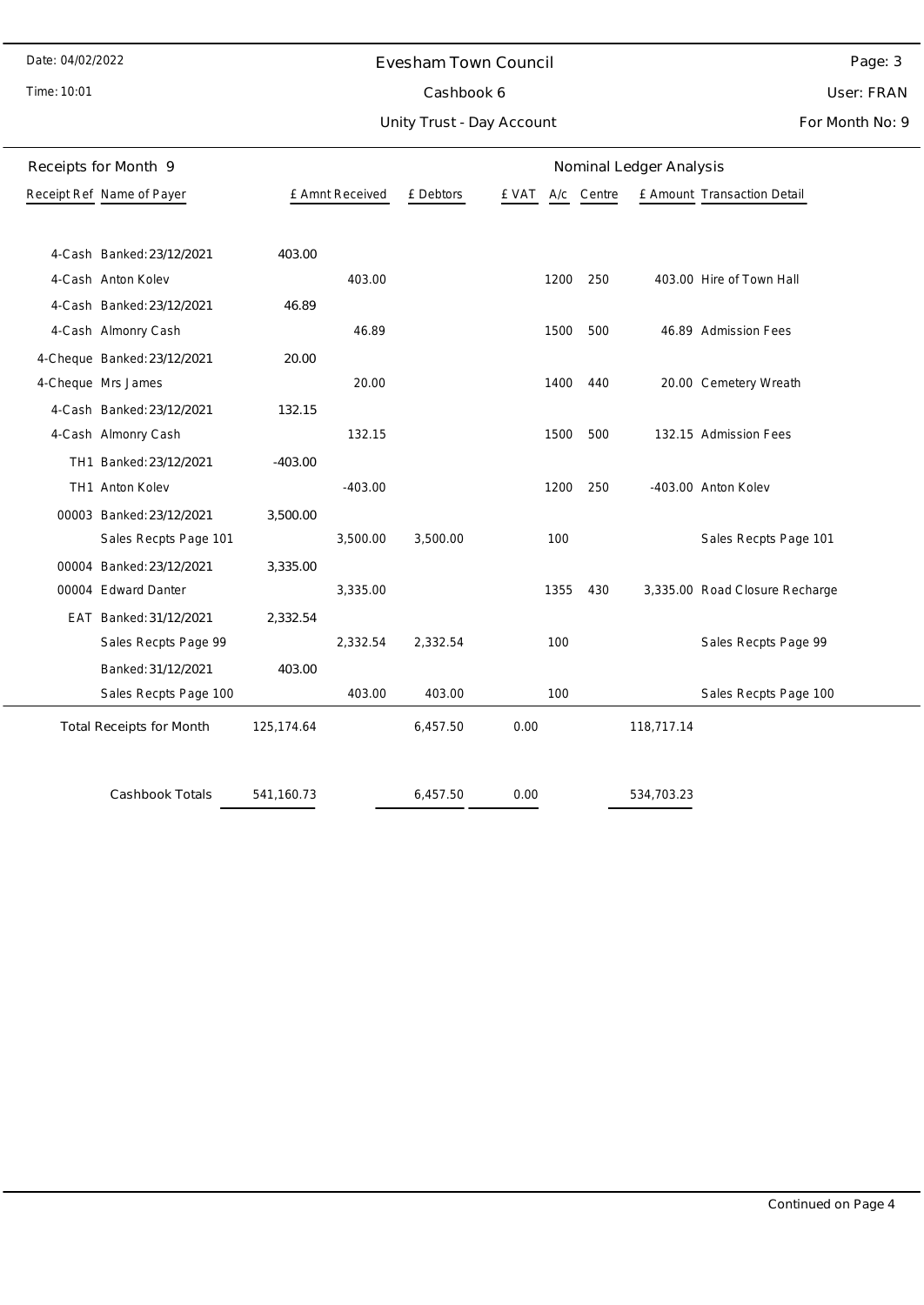Time: 10:01

## Evesham Town Council Cashbook 6

Unity Trust - Day Account

User: FRAN

For Month No: 9

|            | Payments for Month 9               | Nominal Ledger Analysis |          |             |       |      |            |  |                                   |
|------------|------------------------------------|-------------------------|----------|-------------|-------|------|------------|--|-----------------------------------|
| Date       | Payee Name                         | Reference £ Total Amnt  |          | £ Creditors | £ VAT |      | A/c Centre |  | E Amount Transaction Detail       |
|            |                                    |                         |          |             |       |      |            |  |                                   |
| 02/12/2021 | W Cleaners                         | 1                       | 3,917.50 | 3,917.50    |       | 500  |            |  | <b>Cleaning Services</b>          |
| 02/12/2021 | Canva Pro                          | 2                       | 99.99    | 99.99       |       | 500  |            |  | IT Subcription                    |
| 02/12/2021 | Morplan Ltd                        | 3                       | 74.71    | 74.71       |       | 500  |            |  | <b>Almonry Stationery</b>         |
| 02/12/2021 | Waterplus                          | 4                       | 154.83   | 154.83      |       | 500  |            |  | Water Allotments CR               |
| 02/12/2021 | St John Ambulance                  | 5                       | 230.40   | 230.40      |       | 500  |            |  | <b>Bonfire Night Services</b>     |
| 02/12/2021 | Nick kilby Sound                   | 6                       | 200.00   | 200.00      |       | 500  |            |  | Bonfire Night Entertainment       |
| 02/12/2021 | City Electrical Factors Ltd        | $\overline{7}$          | 37.20    | 37.20       |       | 500  |            |  | Light Bulbs                       |
| 02/12/2021 | Morplan                            | TRANSFER                | $-0.30$  |             |       | 4070 | 500        |  | -0.30 Correction                  |
| 03/12/2021 | Co-operative Bank                  | TRANSFER                | 4.20     |             |       | 4100 | 110        |  | 4.20 Commission                   |
| 03/12/2021 | Co-operative Bank                  | <b>TRANSFER</b>         | 10.00    |             |       | 4100 | 110        |  | 10.00 Service Charge              |
| 03/12/2021 | Co-operative Bank                  | TRANSFER                | $-4.20$  |             |       | 4100 | 110        |  | -4.20 Wrong cashbook              |
| 03/12/2021 | Co-operative Bank                  | <b>TRANSFER</b>         | $-10.00$ |             |       | 4100 | 110        |  | -10.00 Wrong cahbook              |
| 03/12/2021 | Payroll                            | TRANSFER                | 201.14   |             |       | 520  |            |  | 201.14 Missed Nov Payment         |
| 06/12/2021 | <b>Fuel Card Services Ltd</b>      | 8                       | 123.28   | 123.28      |       | 500  |            |  | Cemetery Fuel                     |
| 06/12/2021 | Opus Energy - Almonry              | 9                       | 1,566.22 | 1,566.22    |       | 500  |            |  | Electricity Supply - Almonry      |
| 06/12/2021 | Co-operative Bank                  | <b>TRANSFER</b>         | 1.00     |             |       | 4100 | 110        |  | 1.00 Frequent Statement Fee       |
| 06/12/2021 | Co-operative Bank                  | TRANSFER                | $-1.00$  |             |       | 4100 | 110        |  | -1.00 Wrong cashbook              |
| 07/12/2021 | Peninsula Business Services Lt     | 10                      | 52.20    | 52.20       |       | 500  |            |  | <b>HR Support</b>                 |
| 08/12/2021 | Simon De Montfort Society          | 11                      | 17.10    | 17.10       |       | 500  |            |  | Almonry Commission                |
| 08/12/2021 | Waterplus                          | 12                      | 214.96   | 214.96      |       | 500  |            |  | Water Almonry                     |
| 08/12/2021 | NamesCo                            | 13                      | 207.59   | 207.59      |       | 500  |            |  | Renewal of .GOV Domain            |
| 08/12/2021 | <b>LHR Property Partnership</b>    | 43.01                   | 43.01    | 43.01       |       | 500  |            |  | Office Water Supply               |
| 08/12/2021 | <b>LGRC Associates Ltd</b>         | 14                      | 5,902.36 | 5,902.36    |       | 500  |            |  | Finance Trf from Sage to<br>Omega |
| 08/12/2021 | <b>BHGS Ltd</b>                    | 15                      | 6.78     | 6.78        |       | 500  |            |  | <b>Flower Seeds</b>               |
| 08/12/2021 | Aqua Clean Services                | 16                      | 168.00   | 168.00      |       | 500  |            |  | Town Hall Window Cleaning         |
| 08/12/2021 | Printed Today                      | 17                      | 80.42    | 80.42       |       | 500  |            |  | COP26 Festival Banner             |
| 08/12/2021 | <b>Viking Direct</b>               | 18                      | 75.52    | 75.52       |       | 500  |            |  | <b>Almonry Stationery</b>         |
| 08/12/2021 | Rohan Goonewardena                 | 19                      | 26.60    | 26.60       |       | 500  |            |  | Almonry Commission                |
| 08/12/2021 | <b>SSE Southern Electric</b>       | 20                      | 76.95    | 76.95       |       | 500  |            |  | Abbey Park Electric-Dawn          |
| 08/12/2021 | Waterplus                          | 21                      | 56.92    | 56.92       |       | 500  |            |  | Water Cem Lodge                   |
|            |                                    |                         |          |             |       |      |            |  | Standpipe                         |
|            | 08/12/2021 Pete Bott Skips Ltd     | 22                      | 762.00   | 762.00      |       | 500  |            |  | <b>Cemetery Skips</b>             |
| 08/12/2021 | Trade UK                           | 23                      | 99.47    | 99.47       |       | 500  |            |  | <b>Outdoor Supplies</b>           |
| 08/12/2021 | SparkX Ltd                         | 24                      | 732.00   | 732.00      |       | 500  |            |  | Repair Xmas Tree & Lights         |
|            | 08/12/2021 SSE Town Hall           | 25                      | 439.88   | 439.88      |       | 500  |            |  | Town Hall Electricity Supply      |
| 08/12/2021 | <b>TTB Supplies</b>                | 26                      | 41.17    | 41.17       |       | 500  |            |  | Misc Supplies                     |
| 08/12/2021 | <b>Viking Direct</b>               | 27                      | 123.40   | 123.40      |       | 500  |            |  | Stationery                        |
| 08/12/2021 | Cotswold Security Group Ltd        | 28                      | 277.20   | 277.20      |       | 500  |            |  | <b>Bonfire Security</b>           |
| 08/12/2021 | Deltron Lifts Ltd                  | 29                      | 233.30   | 233.30      |       | 500  |            |  | Repair Town hall Lift             |
| 08/12/2021 | filta Environmental                | 30                      | 264.00   | 264.00      |       | 500  |            |  | Service Sewage Plant              |
| 08/12/2021 | Meaco Ltd                          | 31                      | 1,046.28 | 1,046.28    |       | 500  |            |  | Almonry Light Meter               |
| 08/12/2021 | Waterplus                          | Over Paid               | 154.83   | 154.83      |       | 500  |            |  | P/Ledger Electronic<br>Payment    |
| 08/12/2021 | IAC Audit & Consultancy Ltd        | 31                      | 414.00   | 414.00      |       | 500  |            |  | Internal Audit Fee                |
|            | 08/12/2021 ADT Fire & Security plc | 32                      | 221.40   | 221.40      |       | 500  |            |  | Almonry Fire Alarm                |
|            | 08/12/2021 SSE Southern Electric   | 33                      | 18.65    | 18.65       |       | 500  |            |  | Abbey Park Electric Dusk          |
| 08/12/2021 | Carlton Smith Projects Ltd         | 34                      | 222.14   | 222.14      |       | 500  |            |  | Repair T.Hall Banister Rail       |
| 08/12/2021 | <b>Gary Andrews</b>                | 35                      | 60.00    | 60.00       |       | 500  |            |  | Town Hall Christmas Tree          |

Continued on Page 5

Page: 4